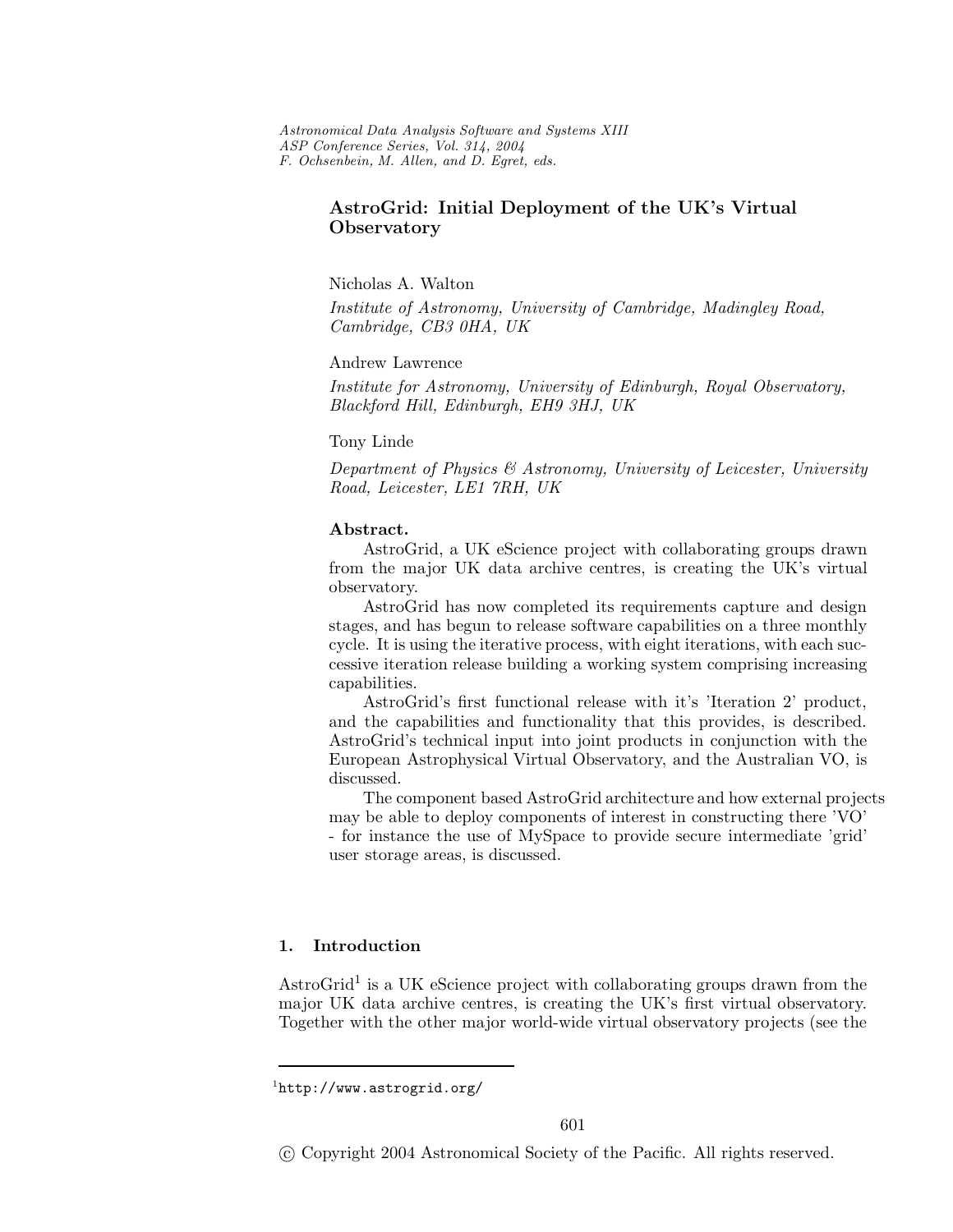International Virtual Observatory Alliance<sup>2</sup>), AstroGrid is creating a set of cooperating and interoperable software systems that will: allow users to interrogate multiple data centres in a seamless and transparent way; provide powerful new analysis and visualisation tools; and give data centres and providers a standard framework for publishing and delivering services using their data.

AstroGrid is developing a standardised framework to allow creative diversity, which will:

- to improve the quality, efficiency, ease, speed, and cost-effectiveness of on-line astronomical research
- to make comparison and integration of data from diverse sources seamless and transparent
- to remove data analysis barriers to interdisciplinary research
- to make science involving manipulation of large datasets as easy and as powerful as possible.

### **2. The AstroGrid Architecture**

In it's fist year, AstroGrid produced a detailed Phase-A report<sup>3</sup>, setting out the science requirements for the project, and outlining the general architecture and software components that would be produced during the two year 'build phase' of the project. The current AstroGrid architecture, is diagrammatically shown in Figure 1.

It should be noted that AstroGrid is being constructed in a modular fashion. Thus, various modules, such as MySpace, could be deployed by other projects, in a standalone manner, or in combination with other AstroGrid modules, such as the Registry module. AstroGrid is in active discussion with other global VO projects as to how they might be able to benefit from use of part or all of the AstroGrid component framework.

An overview of the architecture can be found on the AstroGrid Wiki site at http://wiki.astrogrid.org/bin/view/Astrogrid/ArchOverview. This also shows various deployment scenarios, of how user groups, such as data centres, tools providers, other VO projects, might employ AstroGrid components in their specific situation.

For a more detailed description of a number of the components of AstroGrid, see elsewhere in these proceedings: MySpace (Davenhall et al. 2004), Registry (Auden et al. 2004).

## **3. AstroGrid Development Activities**

AstroGrid has now completed its requirements capture and design stages, and has begun to release software capabilities on a, nominally, three monthly cycle. In its two year build phase, AstroGrid is using the iterative process, with eight iterations, typically of three months, with each successive iteration release

<sup>2</sup>http://www.ivoa.net

<sup>3</sup>http://wiki.astrogrid.org/bin/view/Astrogrid/PhaseAReport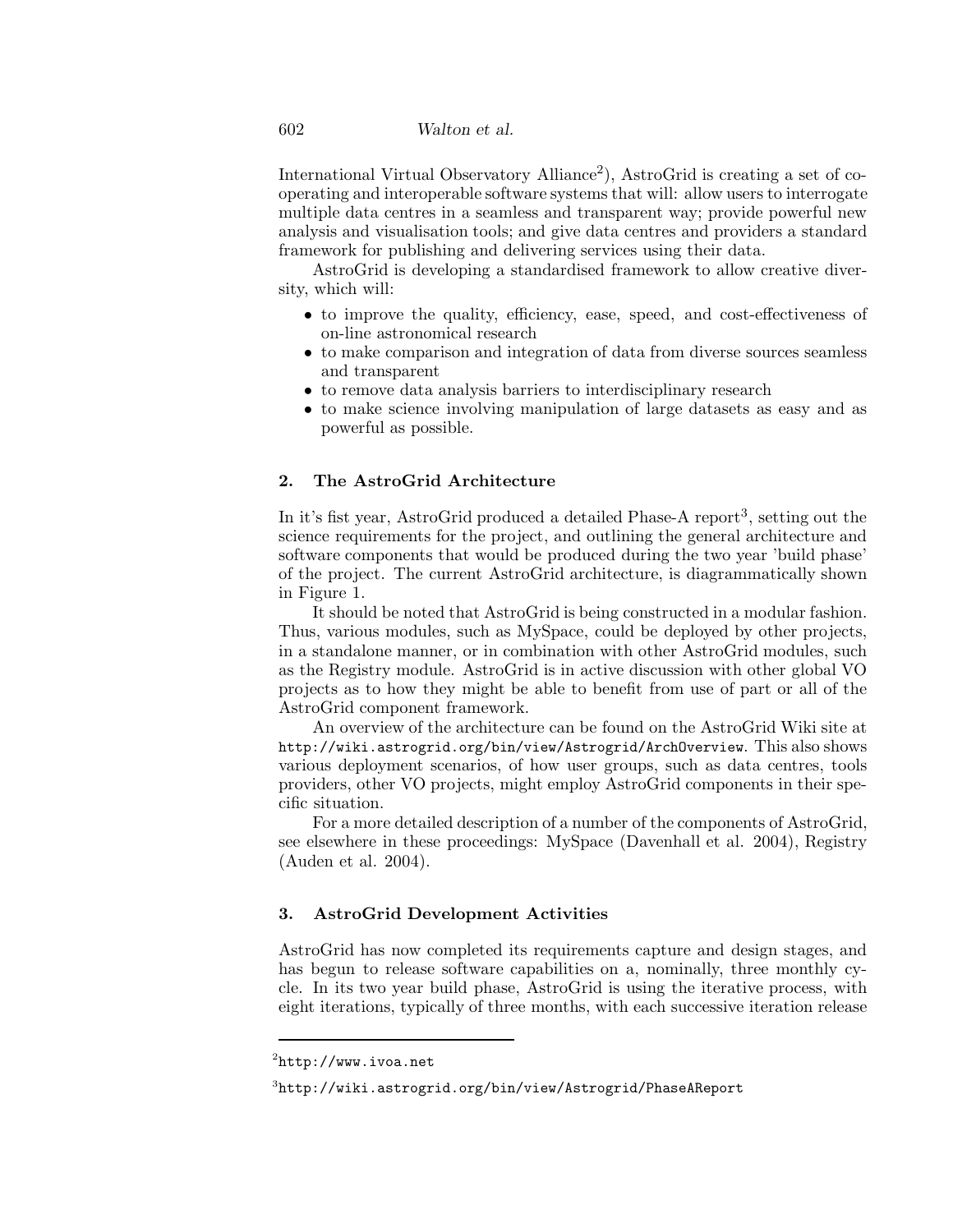

Figure 1. The AstroGrid architecture

building a working systemwith progressively enhanced functionality. The first iteration was released March 31, 2003, with iteration two being released June 30, 2003. These two iterations laid down the initial component framework.

#### **3.1. The Iteration 2 Release**

This iteration included the following components:

- Portal: developed with Cocoon, and including portal pages for Workflow, MySpace Explorer, Data Viewer, with a simple interface to the AstroPass component
- Registry & AstroMQ: implemented with IVOA schema standards, with a registry management portal page
- Data Centre, Dataset Access, Job Control: allows a query of, and data return from a dataset/database
- MySpace: enabling the creation of files in MySpace (not tables), a MySpace registry and data mover component.

## **3.2. The AstroGrid/ Australian-VO Visualiser**

AstroGrid and the Australian Virtual Observatory (Aus-VO) have jointly produced a visualisation system for data cubes that allows real-time control of the user's viewpoint via a "virtual camera". The visualiser software runs on powerful compute clusters. The data inputs are user selected and transfered to the computer process using grid service technologies. This product is fully described in Rixon et al (2004). It is an example of the types of applications that will be made available through the AstroGrid infrastructure..